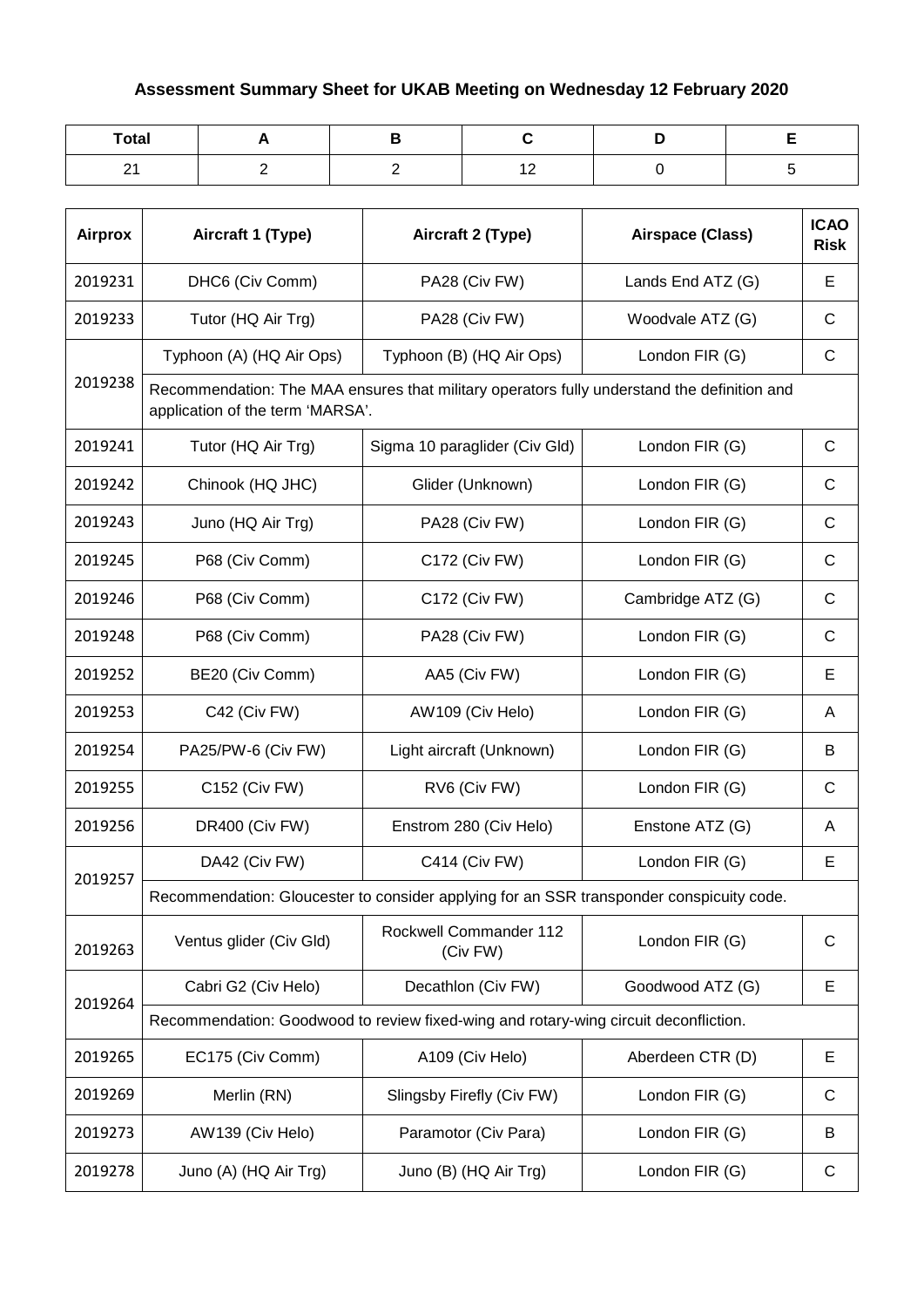|           | 2019231                           |                                                                |                                                               |  |
|-----------|-----------------------------------|----------------------------------------------------------------|---------------------------------------------------------------|--|
| <b>CF</b> | Factor                            | <b>Description</b>                                             | Amplification                                                 |  |
|           | <b>Ground Elements</b>            |                                                                |                                                               |  |
|           |                                   | • Situational Awareness and Action                             |                                                               |  |
| 1         | Contextual                        | • Situational Awareness and Sensory Events                     | Generic, late, no or incorrect Situational Awareness          |  |
| 2         | <b>Human Factors</b>              | • Traffic Management Information Provision                     | Not provided, inaccurate, inadequate, or late                 |  |
|           | <b>Flight Elements</b>            |                                                                |                                                               |  |
|           | • Tactical Planning and Execution |                                                                |                                                               |  |
| 3         | <b>Human Factors</b>              | • Accuracy of Communication                                    | Ineffective communication of intentions                       |  |
|           |                                   | • Situational Awareness of the Conflicting Aircraft and Action |                                                               |  |
| 4         | Contextual                        | • Situational Awareness and Sensory Events                     | Generic, late, no or incorrect Situational Awareness          |  |
|           |                                   | • Electronic Warning System Operation and Compliance           |                                                               |  |
| 5.        | Contextual                        | • ACAS/TCAS TA                                                 | TCAS TA / CWS indication                                      |  |
|           | • See and Avoid                   |                                                                |                                                               |  |
| 6         | <b>Human Factors</b>              | • Perception of Visual Information                             | Pilot was concerned by the proximity of the other<br>aircraft |  |

|     | 2019233                                              |                                                                |                                                                  |  |  |  |
|-----|------------------------------------------------------|----------------------------------------------------------------|------------------------------------------------------------------|--|--|--|
| CF. | <b>Factor</b>                                        | <b>Description</b>                                             | Amplification                                                    |  |  |  |
|     |                                                      | <b>Ground Elements</b>                                         |                                                                  |  |  |  |
|     |                                                      | • Situational Awareness and Action                             |                                                                  |  |  |  |
| 1   | Contextual                                           | • Situational Awareness and Sensory Events                     | Not required to monitor the aircraft under the agreed<br>service |  |  |  |
| 2   | <b>Human Factors</b>                                 | • Conflict Detection - Not Detected                            |                                                                  |  |  |  |
| 3   | <b>Human Factors</b>                                 | • Distraction - Job Related                                    |                                                                  |  |  |  |
|     | <b>Flight Elements</b>                               |                                                                |                                                                  |  |  |  |
|     |                                                      | • Regulations, Processes, Procedures and Compliance            |                                                                  |  |  |  |
| 4   | <b>Human Factors</b>                                 | • Flight Crew ATM Procedure Deviation                          | Regulations/procedures not complied with                         |  |  |  |
|     | <b>. Tactical Planning and Execution</b>             |                                                                |                                                                  |  |  |  |
| 5   | <b>Human Factors</b>                                 | • No Decision/Plan                                             | Inadequate planning                                              |  |  |  |
| 6   | <b>Human Factors</b>                                 | • Airspace Infringement                                        |                                                                  |  |  |  |
| 7   | <b>Human Factors</b>                                 | • Communications by Flight Crew with ANS                       | Pilot did not communicate with appropriate service<br>provider   |  |  |  |
|     |                                                      | • Situational Awareness of the Conflicting Aircraft and Action |                                                                  |  |  |  |
| 8   | Contextual                                           | • Situational Awareness and Sensory Events                     | Generic, late, no or incorrect Situational Awareness             |  |  |  |
|     | • Electronic Warning System Operation and Compliance |                                                                |                                                                  |  |  |  |
| 9   | Contextual                                           | • ACAS/TCAS TA                                                 | TCAS TA / CWS indication                                         |  |  |  |
|     | • See and Avoid                                      |                                                                |                                                                  |  |  |  |
| 10  | <b>Human Factors</b>                                 | • Perception of Visual Information                             | Pilot was concerned by the proximity of the other<br>aircraft    |  |  |  |

|    | 2019238                |                    |               |
|----|------------------------|--------------------|---------------|
| CF | <b>Factor</b>          | <b>Description</b> | Amplification |
|    | <b>Ground Elements</b> |                    |               |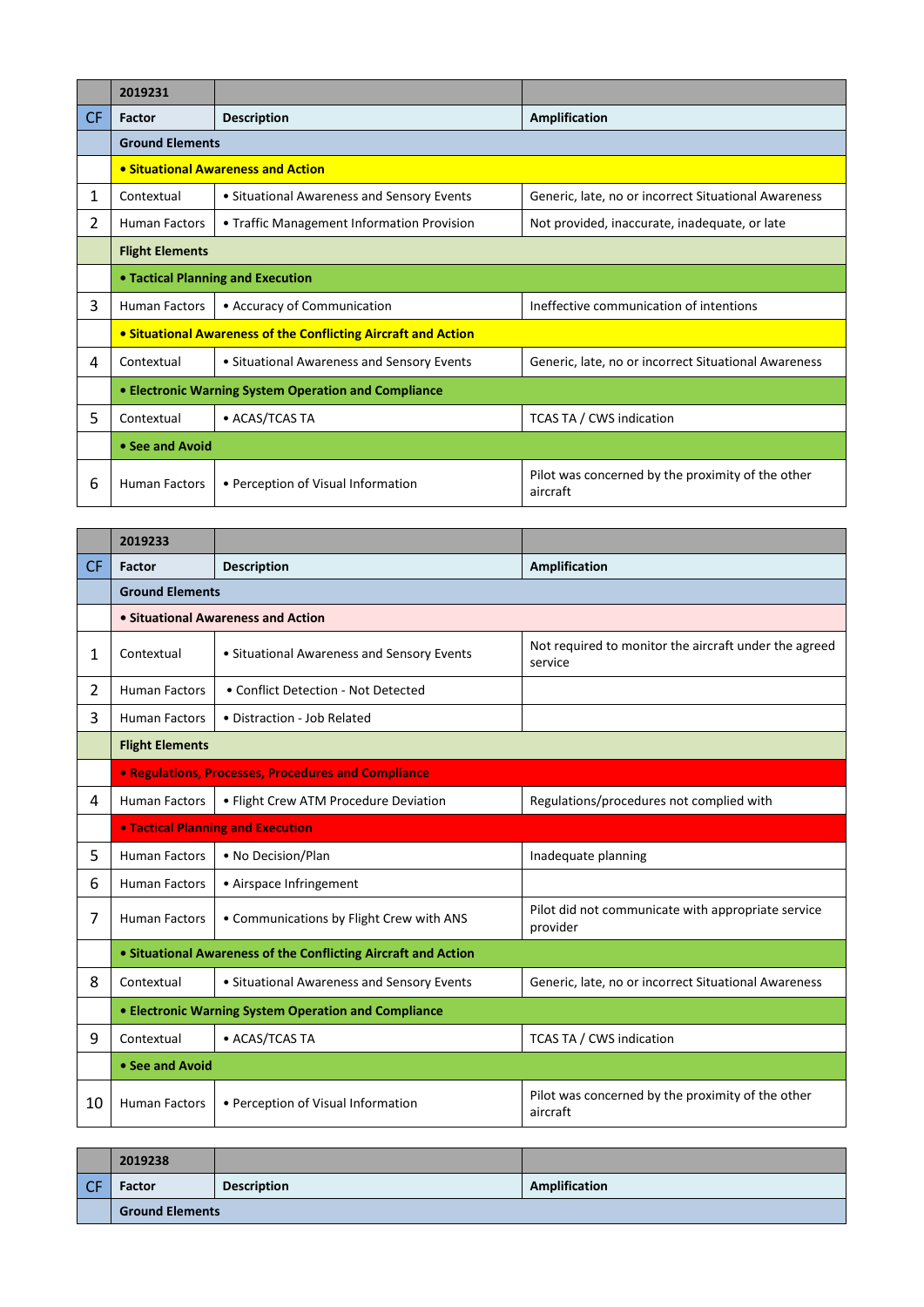|   | • Manning and Equipment                                        |                                            |                                                               |  |
|---|----------------------------------------------------------------|--------------------------------------------|---------------------------------------------------------------|--|
| 1 | Technical                                                      | • Aerodrome and ATM Equipment              | Non-Functional equipment                                      |  |
|   |                                                                | • Situational Awareness and Action         |                                                               |  |
| 2 | Contextual                                                     | • Situational Awareness and Sensory Events | Generic, late, no or incorrect Situational Awareness          |  |
|   | <b>Flight Elements</b>                                         |                                            |                                                               |  |
|   | <b>• Tactical Planning and Execution</b>                       |                                            |                                                               |  |
| 3 | <b>Human Factors</b>                                           | • Insufficient Decision/Plan               | Inadequate plan adaption                                      |  |
| 4 | <b>Human Factors</b>                                           | • Accuracy of Communication                | Ineffective communication of intentions                       |  |
|   | • Situational Awareness of the Conflicting Aircraft and Action |                                            |                                                               |  |
| 5 | Contextual                                                     | • Situational Awareness and Sensory Events | Generic, late, no or incorrect Situational Awareness          |  |
| 6 | <b>Human Factors</b>                                           | • Understanding/Comprehension              | Pilot did not assimilate conflict information                 |  |
| 7 | <b>Human Factors</b>                                           | • Distraction - Job Related                | Pilot was engaged in other tasks                              |  |
|   | • See and Avoid                                                |                                            |                                                               |  |
| 8 | <b>Human Factors</b>                                           | • Perception of Visual Information         | Pilot was concerned by the proximity of the other<br>aircraft |  |

|           | 2019241                                                        |                                                                                             |                                                      |  |
|-----------|----------------------------------------------------------------|---------------------------------------------------------------------------------------------|------------------------------------------------------|--|
| <b>CF</b> | <b>Factor</b>                                                  | <b>Description</b>                                                                          | Amplification                                        |  |
|           | <b>Ground Elements</b>                                         |                                                                                             |                                                      |  |
|           |                                                                | • Situational Awareness and Action                                                          |                                                      |  |
| 1         | Contextual                                                     | • Situational Awareness and Sensory Events                                                  | Generic, late, no or incorrect Situational Awareness |  |
|           | <b>Flight Elements</b>                                         |                                                                                             |                                                      |  |
|           | • Tactical Planning and Execution                              |                                                                                             |                                                      |  |
| 2         | <b>Human Factors</b>                                           | • No Decision/Plan                                                                          | Inadequate planning                                  |  |
|           | • Situational Awareness of the Conflicting Aircraft and Action |                                                                                             |                                                      |  |
| 3         | Contextual                                                     | • Situational Awareness and Sensory Events                                                  | Generic, late, no or incorrect Situational Awareness |  |
|           |                                                                | • Electronic Warning System Operation and Compliance                                        |                                                      |  |
| 4         | Technical                                                      | • ACAS/TCAS System Failure                                                                  | Incompatible CWS equipment                           |  |
|           | • See and Avoid                                                |                                                                                             |                                                      |  |
| 5         | Contextual                                                     | • Near Airborne Collision with Aircraft, Balloon,<br>Dirigible or Other Piloted Air Vehicle | A conflict in the FIR                                |  |

|           | 2019242                |                                                                                             |                                                      |
|-----------|------------------------|---------------------------------------------------------------------------------------------|------------------------------------------------------|
| <b>CF</b> | <b>Factor</b>          | <b>Description</b>                                                                          | Amplification                                        |
|           | <b>Flight Elements</b> |                                                                                             |                                                      |
|           |                        | • Situational Awareness of the Conflicting Aircraft and Action                              |                                                      |
|           | Contextual             | • Situational Awareness and Sensory Events                                                  | Generic, late, no or incorrect Situational Awareness |
|           |                        | <b>.</b> Electronic Warning System Operation and Compliance                                 |                                                      |
|           | Technical              | • ACAS/TCAS System Failure                                                                  | Incompatible CWS equipment                           |
|           | • See and Avoid        |                                                                                             |                                                      |
|           | Contextual             | • Near Airborne Collision with Aircraft, Balloon,<br>Dirigible or Other Piloted Air Vehicle | A conflict in the FIR                                |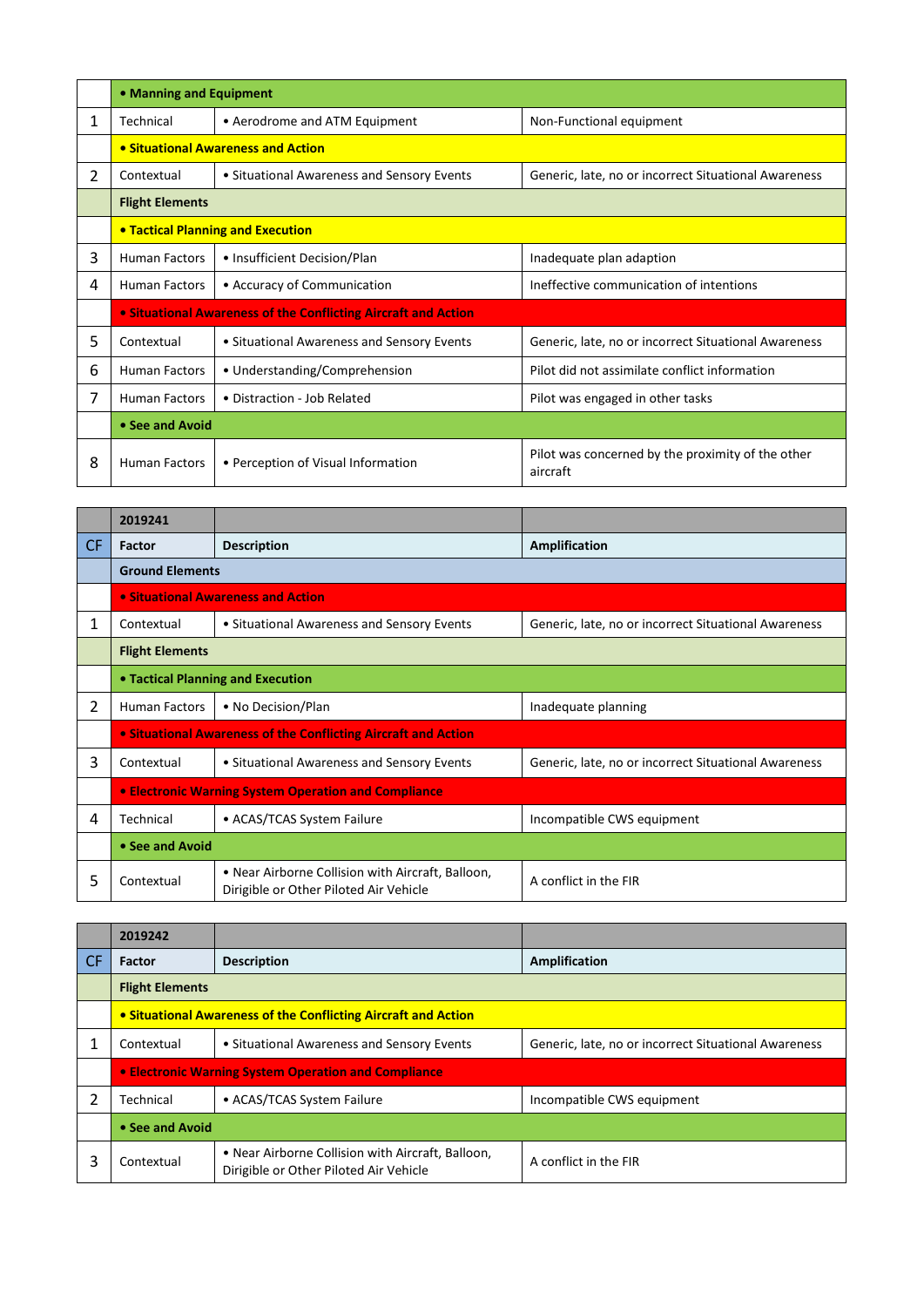|           | 2019243                                  |                                                                                             |                                                                     |  |
|-----------|------------------------------------------|---------------------------------------------------------------------------------------------|---------------------------------------------------------------------|--|
| <b>CF</b> | Factor                                   | <b>Description</b>                                                                          | <b>Amplification</b>                                                |  |
|           | <b>Ground Elements</b>                   |                                                                                             |                                                                     |  |
|           |                                          | • Situational Awareness and Action                                                          |                                                                     |  |
| 1         | Contextual                               | • Situational Awareness and Sensory Events                                                  | Generic, late, no or incorrect Situational Awareness                |  |
| 2         | <b>Human Factors</b>                     | • Traffic Management Information Provision                                                  | Not provided, inaccurate, inadequate, or late                       |  |
|           | <b>Flight Elements</b>                   |                                                                                             |                                                                     |  |
|           | <b>• Tactical Planning and Execution</b> |                                                                                             |                                                                     |  |
| 3         | Organisational                           | • Flight Planning Information Sources                                                       | Inadequate planning material                                        |  |
|           |                                          | • Situational Awareness of the Conflicting Aircraft and Action                              |                                                                     |  |
| 4         | Contextual                               | • Situational Awareness and Sensory Events                                                  | Generic, late, no or incorrect Situational Awareness                |  |
|           | • See and Avoid                          |                                                                                             |                                                                     |  |
| 5         | Contextual                               | • Poor Visibility Encounter                                                                 | One or both aircraft were obscured from the other                   |  |
| 6         | Contextual                               | • Near Airborne Collision with Aircraft, Balloon,<br>Dirigible or Other Piloted Air Vehicle | A conflict in the FIR                                               |  |
|           | <b>Human Factors</b>                     | • Monitoring of Other Aircraft                                                              | Non-sighting or effectively a non-sighting by one or<br>both pilots |  |

|           | 2019245                        |                                                                |                                                                     |  |  |
|-----------|--------------------------------|----------------------------------------------------------------|---------------------------------------------------------------------|--|--|
| <b>CF</b> | Factor                         | <b>Description</b>                                             | <b>Amplification</b>                                                |  |  |
|           | <b>Ground Elements</b>         |                                                                |                                                                     |  |  |
|           | <b>• Manning and Equipment</b> |                                                                |                                                                     |  |  |
| 1         |                                | • Any other event                                              | <b>Controller not APS qualified</b>                                 |  |  |
|           |                                | • Situational Awareness and Action                             |                                                                     |  |  |
| 2         | Contextual                     | • Situational Awareness and Sensory Events                     | Not required to monitor the aircraft under the agreed<br>service    |  |  |
| 3         | Contextual                     | • Situational Awareness and Sensory Events                     | Generic, late, no or incorrect Situational Awareness                |  |  |
|           | <b>Flight Elements</b>         |                                                                |                                                                     |  |  |
|           |                                | <b>• Tactical Planning and Execution</b>                       |                                                                     |  |  |
| 4         | <b>Human Factors</b>           | • Communications by Flight Crew with ANS                       | Controller not able to provide requested ATS                        |  |  |
| 5         | <b>Human Factors</b>           | • Communications by Flight Crew with ANS                       | Pilot did not communicate with appropriate service<br>provider      |  |  |
|           |                                | • Situational Awareness of the Conflicting Aircraft and Action |                                                                     |  |  |
| 6         | Contextual                     | • Situational Awareness and Sensory Events                     | Generic, late, no or incorrect Situational Awareness                |  |  |
|           | • See and Avoid                |                                                                |                                                                     |  |  |
| 7         | <b>Human Factors</b>           | • Monitoring of Other Aircraft                                 | Non-sighting or effectively a non-sighting by one or<br>both pilots |  |  |
| 8         | <b>Human Factors</b>           | • Lack of Action                                               | Pilot flew into conflict                                            |  |  |

|     | 2019246                            |                                            |                                                      |  |
|-----|------------------------------------|--------------------------------------------|------------------------------------------------------|--|
| -CF | <b>Factor</b>                      | <b>Description</b>                         | Amplification                                        |  |
|     | <b>Ground Elements</b>             |                                            |                                                      |  |
|     | • Situational Awareness and Action |                                            |                                                      |  |
|     | Contextual                         | • Situational Awareness and Sensory Events | Generic, late, no or incorrect Situational Awareness |  |
|     | <b>Human Factors</b>               | • Conflict Resolution- Inadequate          |                                                      |  |
|     | <b>Flight Elements</b>             |                                            |                                                      |  |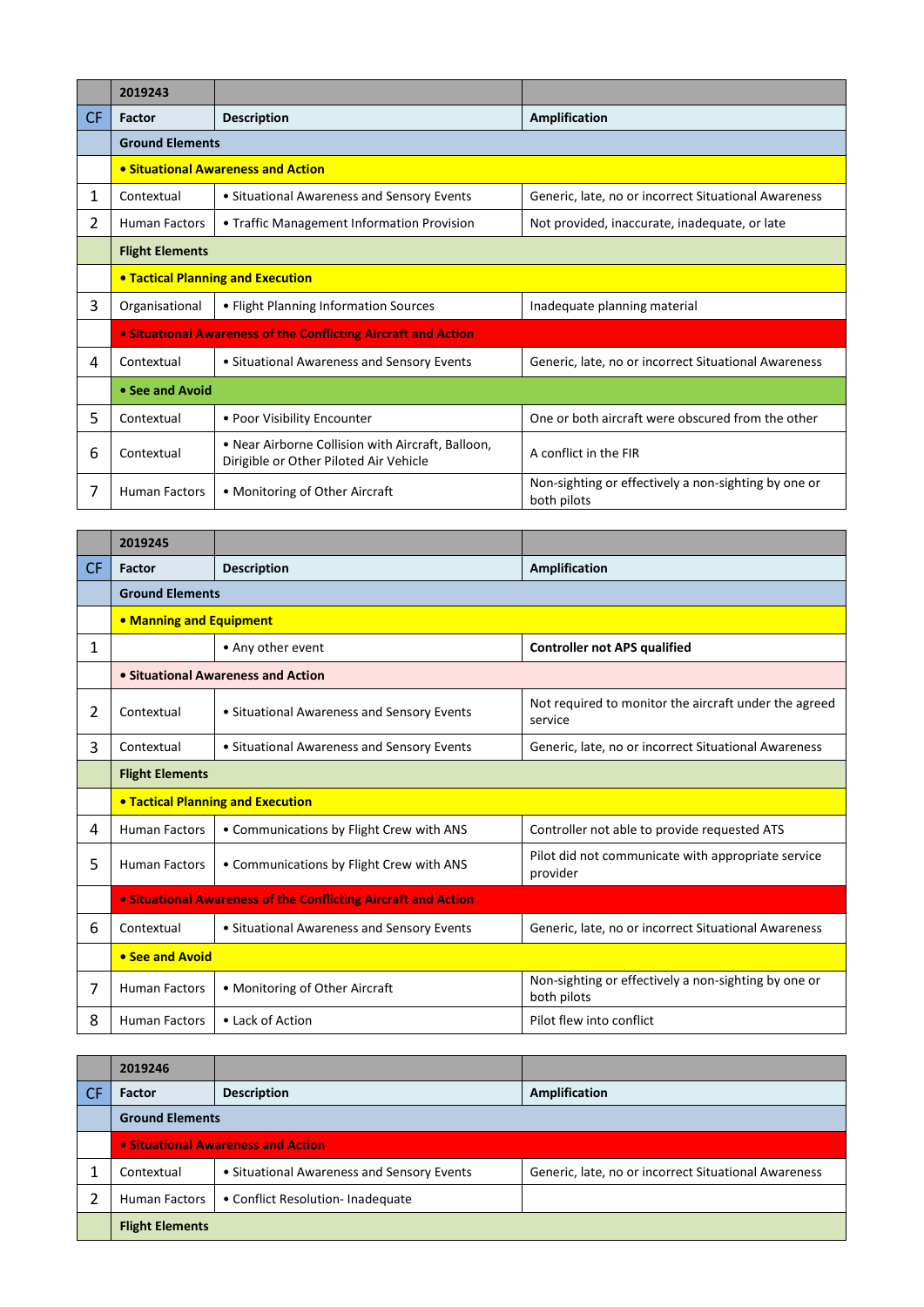|    | • Regulations, Processes, Procedures and Compliance            |                                          |                                                                     |  |
|----|----------------------------------------------------------------|------------------------------------------|---------------------------------------------------------------------|--|
| 3  | <b>Human Factors</b>                                           | • Flight Crew ATM Procedure Deviation    | Regulations/procedures not complied with                            |  |
|    |                                                                | <b>• Tactical Planning and Execution</b> |                                                                     |  |
| 4  | <b>Human Factors</b>                                           | • Action Performed Incorrectly           | Did not follow instructions                                         |  |
| 5  | <b>Human Factors</b>                                           | • Accuracy of Communication              | Ineffective communication of intentions                             |  |
|    | • Situational Awareness of the Conflicting Aircraft and Action |                                          |                                                                     |  |
| 6  | <b>Human Factors</b>                                           | • Understanding/Comprehension            | Pilot did not assimilate conflict information                       |  |
| 7  | <b>Human Factors</b>                                           | • Monitoring of Other Aircraft           | Pilot did not sufficiently integrate with the other<br>aircraft     |  |
|    | • See and Avoid                                                |                                          |                                                                     |  |
| 8  | <b>Human Factors</b>                                           | • Monitoring of Other Aircraft           | Non-sighting or effectively a non-sighting by one or<br>both pilots |  |
| 9  | <b>Human Factors</b>                                           | • Monitoring of Other Aircraft           | Late-sighting by one or both pilots                                 |  |
| 10 | <b>Human Factors</b>                                           | • Perception of Visual Information       | Pilot was concerned by the proximity of the other<br>aircraft       |  |

|     | 2019248                |                                                                                             |                                                                  |
|-----|------------------------|---------------------------------------------------------------------------------------------|------------------------------------------------------------------|
| CF. | Factor                 | <b>Description</b>                                                                          | Amplification                                                    |
|     | <b>Ground Elements</b> |                                                                                             |                                                                  |
|     |                        | • Situational Awareness and Action                                                          |                                                                  |
| 1   | Contextual             | • Situational Awareness and Sensory Events                                                  | Not required to monitor the aircraft under the agreed<br>service |
|     | <b>Flight Elements</b> |                                                                                             |                                                                  |
|     |                        | <b>• Tactical Planning and Execution</b>                                                    |                                                                  |
| 2   | <b>Human Factors</b>   | • Communications by Flight Crew with ANS                                                    | Appropriate ATS not requested by pilot                           |
|     |                        | • Situational Awareness of the Conflicting Aircraft and Action                              |                                                                  |
| 3   | Contextual             | • Situational Awareness and Sensory Events                                                  | Generic, late, no or incorrect Situational Awareness             |
|     | • See and Avoid        |                                                                                             |                                                                  |
| 4   | Contextual             | • Near Airborne Collision with Aircraft, Balloon,<br>Dirigible or Other Piloted Air Vehicle | A conflict in the FIR                                            |
| 5   | <b>Human Factors</b>   | • Monitoring of Other Aircraft                                                              | Late-sighting by one or both pilots                              |

|     | 2019252                |                                                                |                                                      |
|-----|------------------------|----------------------------------------------------------------|------------------------------------------------------|
| CF. | Factor                 | <b>Description</b>                                             | Amplification                                        |
|     | <b>Ground Elements</b> |                                                                |                                                      |
|     |                        | • Situational Awareness and Action                             |                                                      |
| 1   | Contextual             | • Situational Awareness and Sensory Events                     | Generic, late, no or incorrect Situational Awareness |
| 2   | <b>Human Factors</b>   | • Conflict Detection - Detected Late                           |                                                      |
| 3   | <b>Human Factors</b>   | • Traffic Management Information Provision                     | Not provided, inaccurate, inadequate, or late        |
|     | <b>Flight Elements</b> |                                                                |                                                      |
|     |                        | <b>• Tactical Planning and Execution</b>                       |                                                      |
| 4   | <b>Human Factors</b>   | • Insufficient Decision/Plan                                   | Inadequate plan adaption                             |
| 5   | <b>Human Factors</b>   | • Accuracy of Communication                                    | Ineffective communication of intentions              |
|     |                        | • Situational Awareness of the Conflicting Aircraft and Action |                                                      |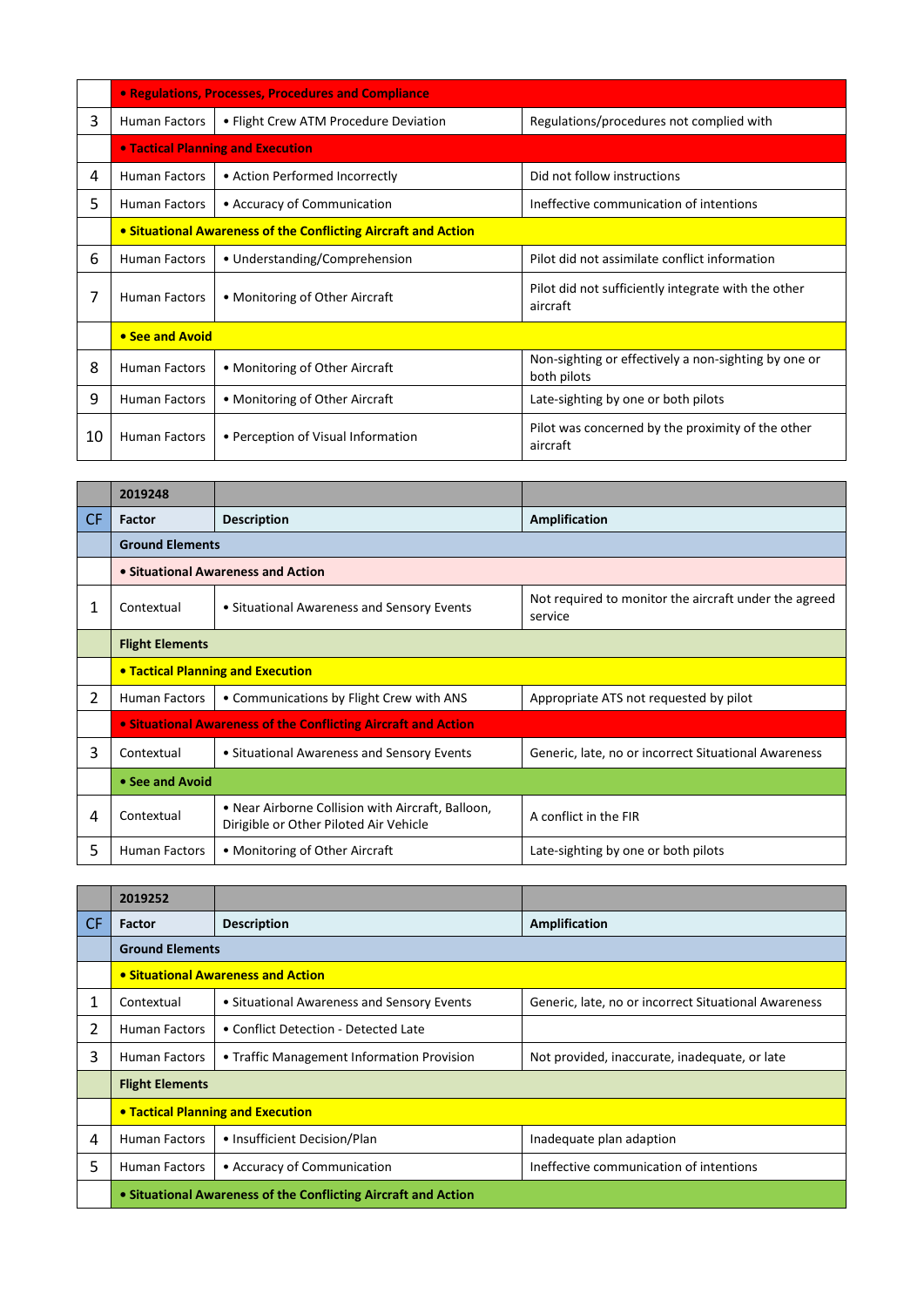| 6 | <b>Human Factors</b>                                 | • Interpretation of Automation or Flight Deck<br>Information | Pilot was concerned by the proximity of the other<br>aircraft |
|---|------------------------------------------------------|--------------------------------------------------------------|---------------------------------------------------------------|
|   | • Electronic Warning System Operation and Compliance |                                                              |                                                               |
|   | Contextual                                           | • ACAS/TCAS TA                                               | <b>TCAS TA / CWS indication</b>                               |
|   | • See and Avoid                                      |                                                              |                                                               |
| 8 | <b>Human Factors</b>                                 | • Monitoring of Other Aircraft                               | Sighting report                                               |

|           | 2019253                                                     |                                                                |                                                                     |
|-----------|-------------------------------------------------------------|----------------------------------------------------------------|---------------------------------------------------------------------|
| <b>CF</b> | Factor                                                      | <b>Description</b>                                             | <b>Amplification</b>                                                |
|           | <b>Flight Elements</b>                                      |                                                                |                                                                     |
|           |                                                             | • Regulations, Processes, Procedures and Compliance            |                                                                     |
| 1         | <b>Human Factors</b>                                        | • Flight Crew ATM Procedure Deviation                          | Regulations/procedures not complied with                            |
|           |                                                             | <b>• Tactical Planning and Execution</b>                       |                                                                     |
| 2         | <b>Human Factors</b>                                        | • No Decision/Plan                                             | Inadequate planning                                                 |
| 3         | <b>Human Factors</b>                                        | • Action Performed Incorrectly                                 | Incorrect or ineffective execution                                  |
| 4         | <b>Human Factors</b>                                        | • Aircraft Navigation                                          | Did not avoid/conform with the pattern of traffic<br>already formed |
| 5         | <b>Human Factors</b>                                        | • Communications by Flight Crew with ANS                       | Appropriate ATS not requested by pilot                              |
|           |                                                             | • Situational Awareness of the Conflicting Aircraft and Action |                                                                     |
| 6         | Contextual                                                  | • Situational Awareness and Sensory Events                     | Generic, late, no or incorrect Situational Awareness                |
|           | <b>• Electronic Warning System Operation and Compliance</b> |                                                                |                                                                     |
| 7         | Technical                                                   | • ACAS/TCAS System Failure                                     | Incompatible CWS equipment                                          |
|           | • See and Avoid                                             |                                                                |                                                                     |
| 8         | <b>Human Factors</b>                                        | • Monitoring of Other Aircraft                                 | Non-sighting or effectively a non-sighting by one or<br>both pilots |

| 2019254                                                        |                                            |                                                                     |
|----------------------------------------------------------------|--------------------------------------------|---------------------------------------------------------------------|
| Factor                                                         | <b>Description</b>                         | Amplification                                                       |
| <b>Flight Elements</b>                                         |                                            |                                                                     |
| • Situational Awareness of the Conflicting Aircraft and Action |                                            |                                                                     |
| Contextual                                                     | • Situational Awareness and Sensory Events | Generic, late, no or incorrect Situational Awareness                |
| • See and Avoid                                                |                                            |                                                                     |
| <b>Human Factors</b>                                           | • Monitoring of Other Aircraft             | Non-sighting or effectively a non-sighting by one or<br>both pilots |

|           | 2019255                                             |                                            |                                                                  |  |
|-----------|-----------------------------------------------------|--------------------------------------------|------------------------------------------------------------------|--|
| <b>CF</b> | <b>Factor</b>                                       | <b>Description</b>                         | Amplification                                                    |  |
|           | <b>Ground Elements</b>                              |                                            |                                                                  |  |
|           | • Situational Awareness and Action                  |                                            |                                                                  |  |
|           | Contextual                                          | • Situational Awareness and Sensory Events | Not required to monitor the aircraft under the agreed<br>service |  |
|           | <b>Flight Elements</b>                              |                                            |                                                                  |  |
|           | • Regulations, Processes, Procedures and Compliance |                                            |                                                                  |  |
| 2         | <b>Human Factors</b>                                | • Flight Crew ATM Procedure Deviation      | Regulations/procedures not complied with                         |  |
|           |                                                     | <b>• Tactical Planning and Execution</b>   |                                                                  |  |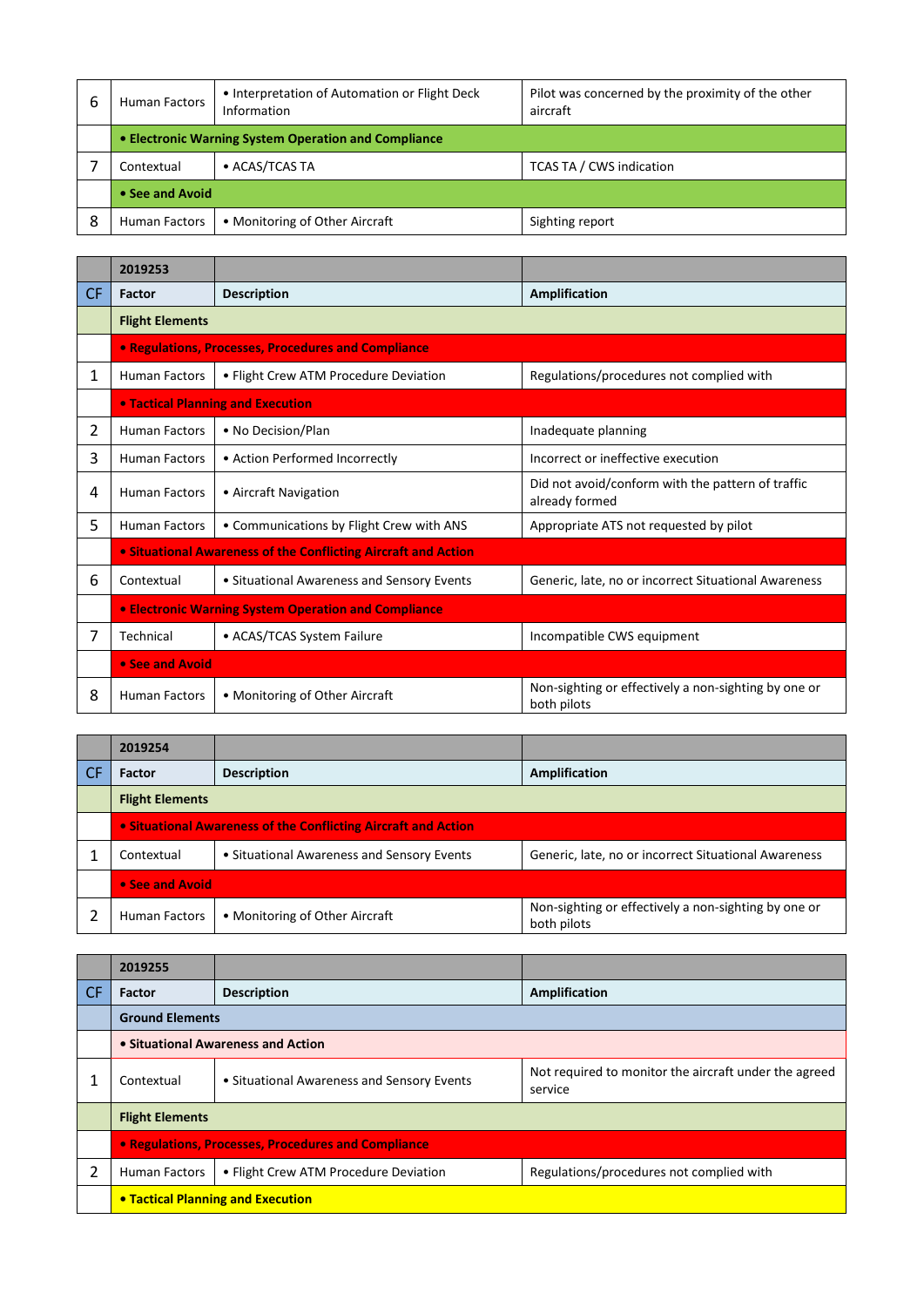|   | <b>Human Factors</b>                                           | • Action Performed Incorrectly | Incorrect or ineffective execution                                  |
|---|----------------------------------------------------------------|--------------------------------|---------------------------------------------------------------------|
| 4 | <b>Human Factors</b>                                           | • Aircraft Navigation          | Did not avoid/conform with the pattern of traffic<br>already formed |
|   | • Situational Awareness of the Conflicting Aircraft and Action |                                |                                                                     |
|   | Human Factors                                                  | • Understanding/Comprehension  | Pilot did not assimilate conflict information                       |
|   | • See and Avoid                                                |                                |                                                                     |
| 6 | <b>Human Factors</b>                                           | • Monitoring of Other Aircraft | Non-sighting or effectively a non-sighting by one or<br>both pilots |

|                | 2019256                |                                                                |                                                                     |
|----------------|------------------------|----------------------------------------------------------------|---------------------------------------------------------------------|
| <b>CF</b>      | Factor                 | <b>Description</b>                                             | <b>Amplification</b>                                                |
|                | <b>Ground Elements</b> |                                                                |                                                                     |
|                |                        | • Situational Awareness and Action                             |                                                                     |
| 1              | Contextual             | • Situational Awareness and Sensory Events                     | Not required to monitor the aircraft under the agreed<br>service    |
|                | <b>Flight Elements</b> |                                                                |                                                                     |
|                |                        | • Regulations, Processes, Procedures and Compliance            |                                                                     |
| $\overline{2}$ | <b>Human Factors</b>   | • Flight Crew ATM Procedure Deviation                          | Regulations/procedures not complied with                            |
|                |                        | <b>• Tactical Planning and Execution</b>                       |                                                                     |
| 3              | <b>Human Factors</b>   | • Action Performed Incorrectly                                 | Incorrect or ineffective execution                                  |
| 4              | <b>Human Factors</b>   | • Aircraft Navigation                                          | Did not avoid/conform with the pattern of traffic<br>already formed |
|                |                        | • Situational Awareness of the Conflicting Aircraft and Action |                                                                     |
| 5              | <b>Human Factors</b>   | • Understanding/Comprehension                                  | Pilot did not assimilate conflict information                       |
| 6              | <b>Human Factors</b>   | • Monitoring of Other Aircraft                                 | Pilot did not sufficiently integrate with the other<br>aircraft     |
|                | • See and Avoid        |                                                                |                                                                     |
| 7              | <b>Human Factors</b>   | • Monitoring of Other Aircraft                                 | Late-sighting by one or both pilots                                 |

| 2019257                |                                    |                                                               |  |
|------------------------|------------------------------------|---------------------------------------------------------------|--|
| Factor                 | <b>Description</b>                 | Amplification                                                 |  |
| <b>Flight Elements</b> |                                    |                                                               |  |
| • See and Avoid        |                                    |                                                               |  |
| Human Factors          | • Perception of Visual Information | Pilot was concerned by the proximity of the other<br>aircraft |  |

|           | 2019263                                             |                                          |                                                                  |
|-----------|-----------------------------------------------------|------------------------------------------|------------------------------------------------------------------|
| <b>CF</b> | Factor                                              | <b>Description</b>                       | Amplification                                                    |
|           | <b>Flight Elements</b>                              |                                          |                                                                  |
|           | • Regulations, Processes, Procedures and Compliance |                                          |                                                                  |
|           | <b>Human Factors</b>                                | • Flight Crew ATM Procedure Deviation    | Regulations/procedures not complied with                         |
|           |                                                     | <b>• Tactical Planning and Execution</b> |                                                                  |
|           | <b>Human Factors</b>                                | • No Decision/Plan                       | Inadequate planning                                              |
|           | <b>Human Factors</b>                                | • Aircraft Navigation                    | Flew through promulgated and active airspace or<br>sporting site |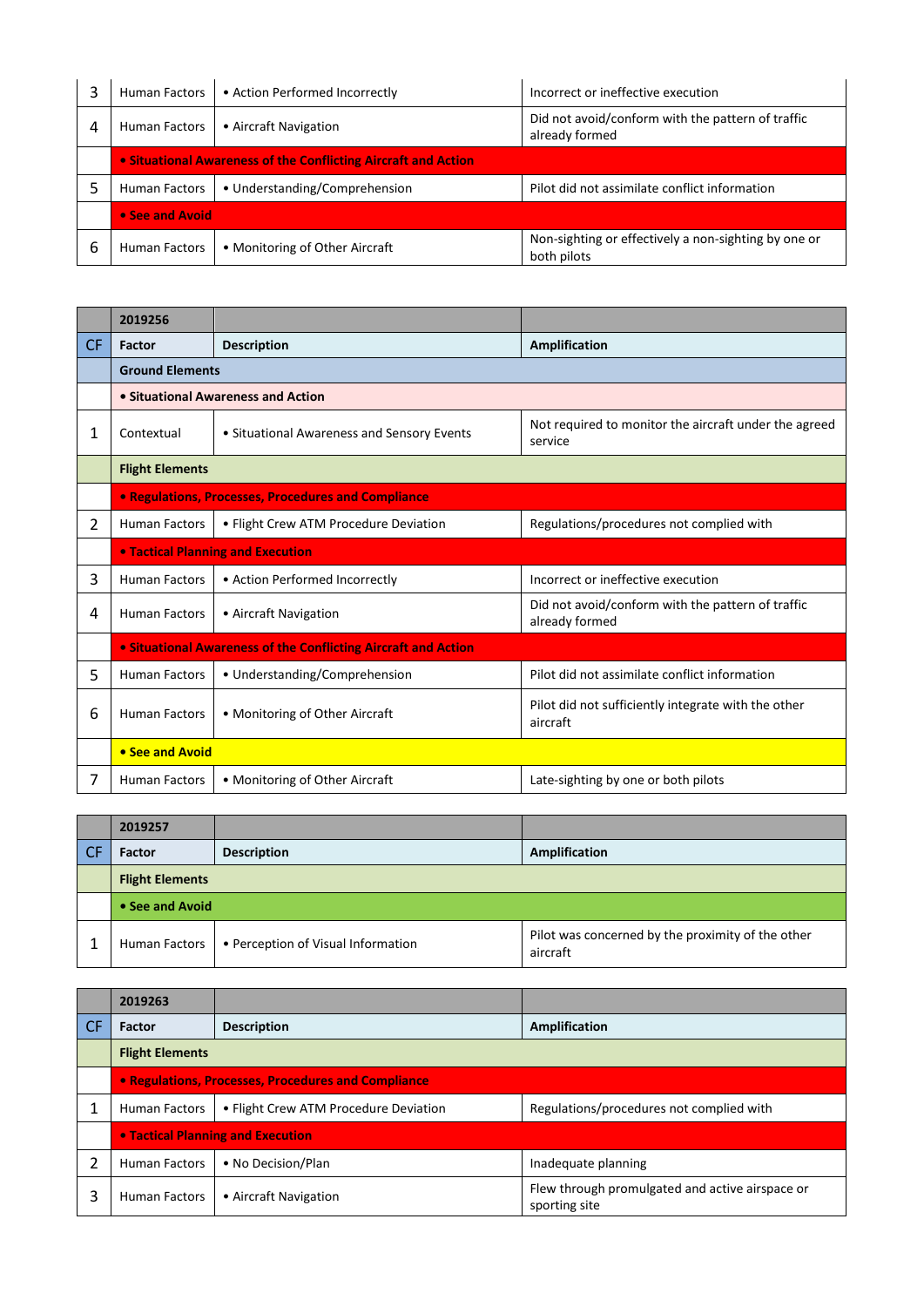|   |                                                      | • Situational Awareness of the Conflicting Aircraft and Action |                                                                                  |  |
|---|------------------------------------------------------|----------------------------------------------------------------|----------------------------------------------------------------------------------|--|
| 4 | <b>Human Factors</b>                                 | • Lack of Action                                               | Pilot flew close enough to cause concern despite<br><b>Situational Awareness</b> |  |
|   | • Electronic Warning System Operation and Compliance |                                                                |                                                                                  |  |
| 5 | Technical                                            | • ACAS/TCAS System Failure                                     | Incompatible CWS equipment                                                       |  |
|   | • See and Avoid                                      |                                                                |                                                                                  |  |
| 6 | Contextual                                           | • Poor Visibility Encounter                                    | One or both aircraft were obscured from the other                                |  |
|   | <b>Human Factors</b>                                 | • Monitoring of Other Aircraft                                 | Non-sighting or effectively a non-sighting by one or<br>both pilots              |  |
| 8 | <b>Human Factors</b>                                 | • Lack of Individual Risk Perception                           | Pilot flew close enough to cause the other pilot<br>concern                      |  |

|     | 2019264                |                                                                |                                                                     |
|-----|------------------------|----------------------------------------------------------------|---------------------------------------------------------------------|
| CF. | Factor                 | <b>Description</b>                                             | Amplification                                                       |
|     | <b>Ground Elements</b> |                                                                |                                                                     |
|     |                        | • Regulations, Processes, Procedures and Compliance            |                                                                     |
| 1   | Organisational         | • Organisational Documentation and Publications                | Inadequate regulations or procedures                                |
|     |                        | • Situational Awareness and Action                             |                                                                     |
| 2   | Contextual             | • Situational Awareness and Sensory Events                     | Not required to monitor the aircraft under the agreed<br>service    |
|     | <b>Flight Elements</b> |                                                                |                                                                     |
|     |                        | • Situational Awareness of the Conflicting Aircraft and Action |                                                                     |
| 3   | Contextual             | • Situational Awareness and Sensory Events                     | Generic, late, no or incorrect Situational Awareness                |
|     | • See and Avoid        |                                                                |                                                                     |
| 4   | <b>Human Factors</b>   | • Monitoring of Other Aircraft                                 | Non-sighting or effectively a non-sighting by one or<br>both pilots |

|           | 2019265                                              |                                    |                                                               |
|-----------|------------------------------------------------------|------------------------------------|---------------------------------------------------------------|
| <b>CF</b> | <b>Factor</b>                                        | <b>Description</b>                 | Amplification                                                 |
|           | <b>Flight Elements</b>                               |                                    |                                                               |
|           | • Electronic Warning System Operation and Compliance |                                    |                                                               |
| 1         | Contextual                                           | • ACAS/TCAS RA                     | <b>TCAS RA event</b>                                          |
| 2         | Contextual                                           | • ACAS/TCAS TA                     | <b>TCAS TA / CWS indication</b>                               |
| 3         | Technical                                            | • ACAS/TCAS Nuisance Alarm         | CWS alerted inaptly for VFR flight                            |
|           | • See and Avoid                                      |                                    |                                                               |
| 4         | Human Factors                                        | • Perception of Visual Information | Pilot was concerned by the proximity of the other<br>aircraft |

|           | 2019269                            |                                            |                                                                  |
|-----------|------------------------------------|--------------------------------------------|------------------------------------------------------------------|
| <b>CF</b> | Factor                             | <b>Description</b>                         | <b>Amplification</b>                                             |
|           | <b>Ground Elements</b>             |                                            |                                                                  |
|           | • Situational Awareness and Action |                                            |                                                                  |
|           | Contextual                         | • Situational Awareness and Sensory Events | Not required to monitor the aircraft under the agreed<br>service |
|           | <b>Flight Elements</b>             |                                            |                                                                  |
|           | • Tactical Planning and Execution  |                                            |                                                                  |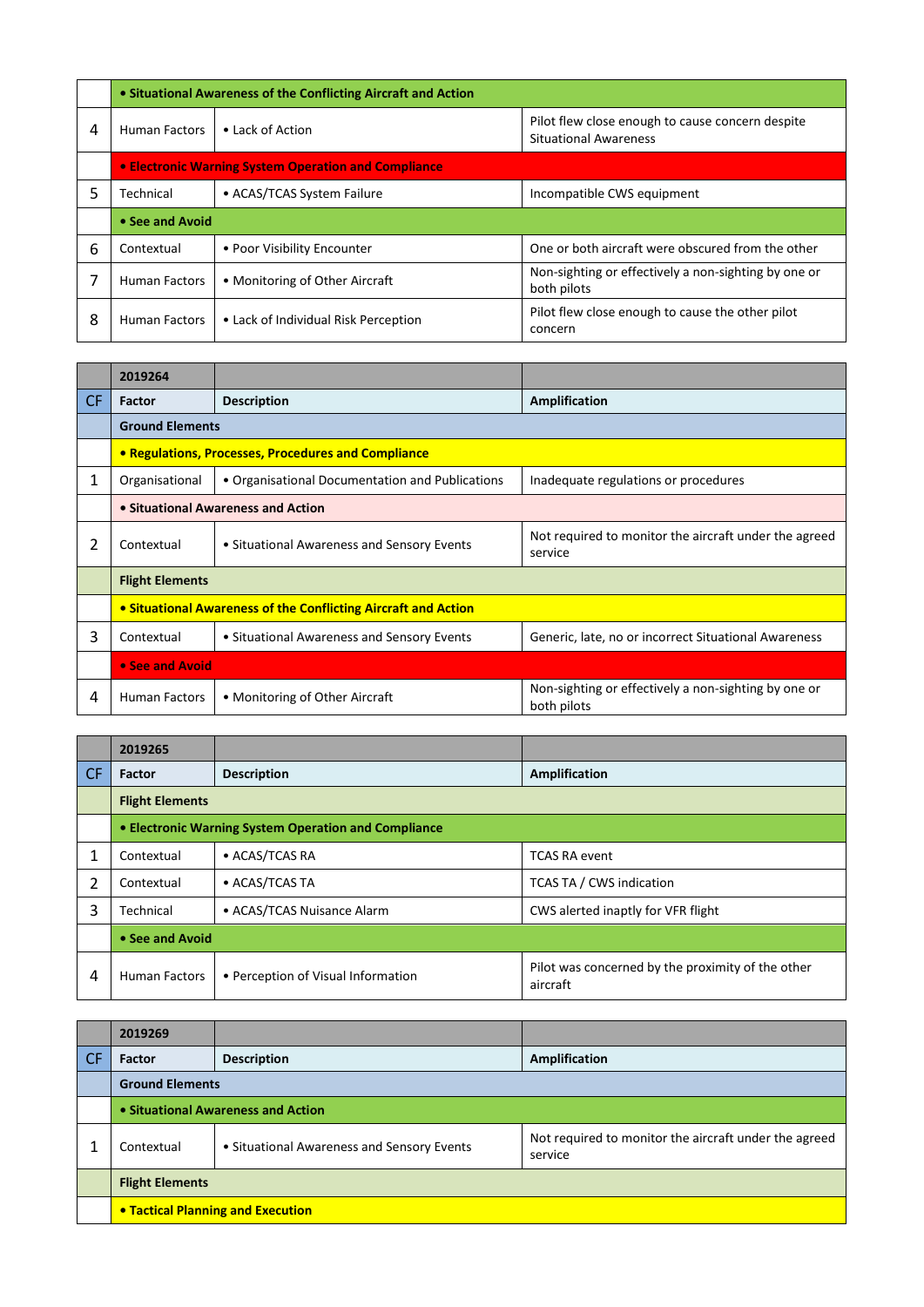| 2 | <b>Human Factors</b>                                           | • Communications by Flight Crew with ANS                                                    | Apt ATS not requested by pilot                                      |
|---|----------------------------------------------------------------|---------------------------------------------------------------------------------------------|---------------------------------------------------------------------|
|   | • Situational Awareness of the Conflicting Aircraft and Action |                                                                                             |                                                                     |
| 3 | Contextual                                                     | • Situational Awareness and Sensory Events                                                  | Generic, late, no or incorrect Situational Awareness                |
|   | • Electronic Warning System Operation and Compliance           |                                                                                             |                                                                     |
| 4 | Contextual                                                     | • ACAS/TCAS TA                                                                              | <b>TCAS TA / CWS indication</b>                                     |
| 5 | Technical                                                      | • ACAS/TCAS System Failure                                                                  | CWS did not alert as expected                                       |
|   | • See and Avoid                                                |                                                                                             |                                                                     |
| 6 | Contextual                                                     | • Near Airborne Collision with Aircraft, Balloon,<br>Dirigible or Other Piloted Air Vehicle | A conflict in the FIR                                               |
|   | <b>Human Factors</b>                                           | • Monitoring of Other Aircraft                                                              | Non-sighting or effectively a non-sighting by one or<br>both pilots |

|     | 2019273                                                        |                                            |                                                                     |
|-----|----------------------------------------------------------------|--------------------------------------------|---------------------------------------------------------------------|
| CF. | Factor                                                         | <b>Description</b>                         | Amplification                                                       |
|     | <b>Ground Elements</b>                                         |                                            |                                                                     |
|     | • Situational Awareness and Action                             |                                            |                                                                     |
| 1   | Contextual                                                     | • Situational Awareness and Sensory Events | Generic, late, no or incorrect Situational Awareness                |
| 2   | <b>Human Factors</b>                                           | • Conflict Detection - Not Detected        |                                                                     |
|     | <b>Flight Elements</b>                                         |                                            |                                                                     |
|     | • Tactical Planning and Execution                              |                                            |                                                                     |
| 3   | <b>Human Factors</b>                                           | • No Decision/Plan                         | Inadequate planning                                                 |
| 4   | <b>Human Factors</b>                                           | • Aircraft Navigation                      | Did not avoid/conform with the pattern of traffic<br>already formed |
|     | • Situational Awareness of the Conflicting Aircraft and Action |                                            |                                                                     |
| 5   | Contextual                                                     | • Situational Awareness and Sensory Events | Generic, late, no or incorrect Situational Awareness                |
|     | • See and Avoid                                                |                                            |                                                                     |
| 6   | <b>Human Factors</b>                                           | • Monitoring of Other Aircraft             | Non-sighting or effectively a non-sighting by one or<br>both pilots |

|           | 2019278                                                        |                                            |                                                      |
|-----------|----------------------------------------------------------------|--------------------------------------------|------------------------------------------------------|
| <b>CF</b> | <b>Factor</b>                                                  | <b>Description</b>                         | <b>Amplification</b>                                 |
|           | <b>Ground Elements</b>                                         |                                            |                                                      |
|           | • Manning and Equipment                                        |                                            |                                                      |
| 1         | Organisational                                                 | • Aerodrome and ATM Equipment              | Inadequate or unavailable equipment                  |
|           | • Situational Awareness and Action                             |                                            |                                                      |
| 2         | Contextual                                                     | • Situational Awareness and Sensory Events | Generic, late, no or incorrect Situational Awareness |
| 3         | <b>Human Factors</b>                                           | • Conflict Detection - Not Detected        |                                                      |
| 4         | <b>Human Factors</b>                                           | • Inappropriate Clearance                  | Controller instructions contributed to the conflict  |
|           | <b>Flight Elements</b>                                         |                                            |                                                      |
|           | • Regulations, Processes, Procedures and Compliance            |                                            |                                                      |
| 5         |                                                                | • Any other event                          | Did not fully complete the low-level abort procedure |
|           | <b>• Tactical Planning and Execution</b>                       |                                            |                                                      |
| 6         | <b>Human Factors</b>                                           | • Action Performed Incorrectly             | Incorrect or ineffective execution                   |
| 7         | <b>Human Factors</b>                                           | • Accuracy of Communication                | Ineffective communication of intentions              |
|           | • Situational Awareness of the Conflicting Aircraft and Action |                                            |                                                      |